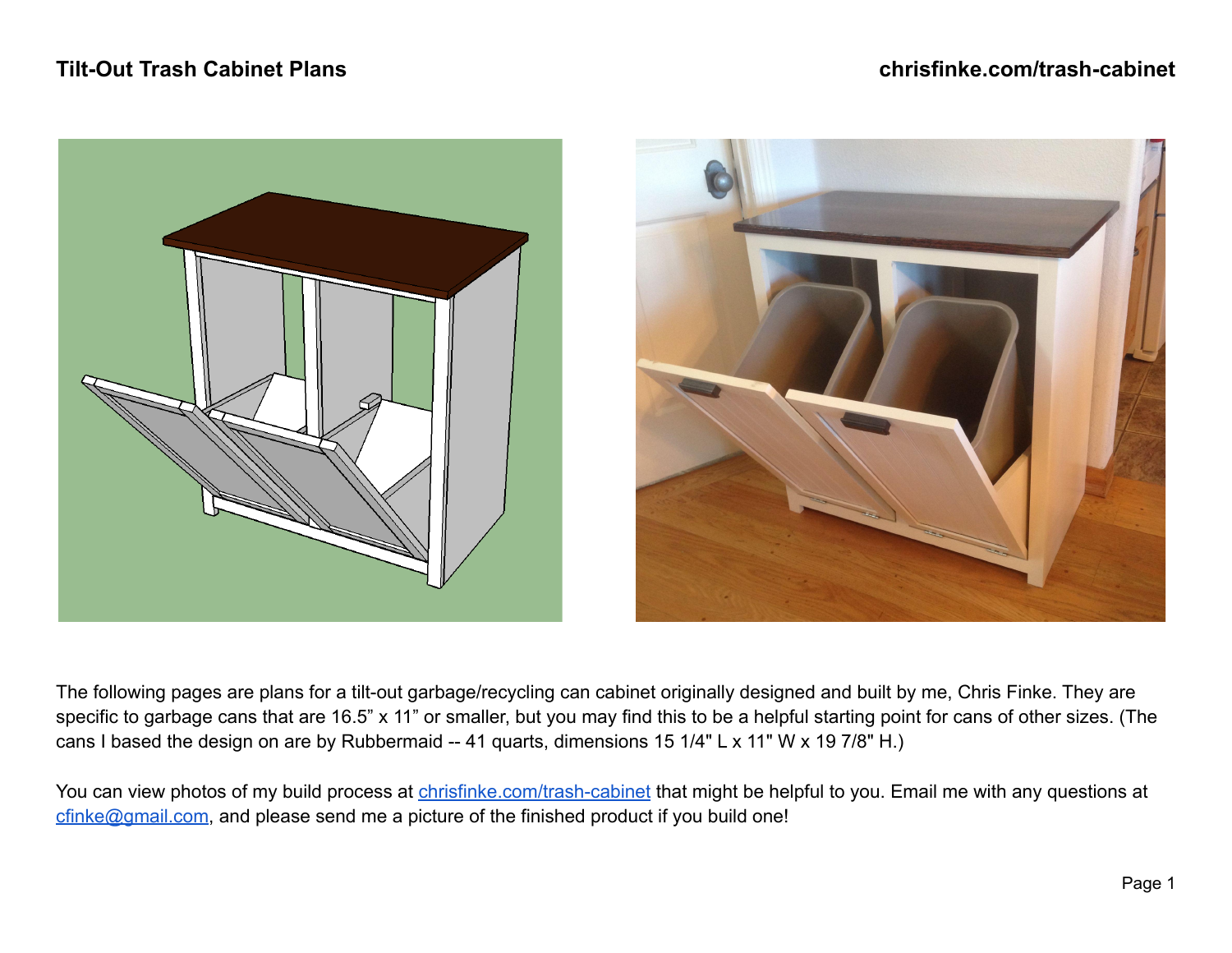

# **Cut List**

### **3/4" Plywood**

|  |  | A: 33 ½" x 16 ½" (2) |  |
|--|--|----------------------|--|
|  |  | B: 29 ½" x 16 ½" (1) |  |
|  |  | C: 15 ½" x 11" (2)   |  |

D:  $15 \frac{1}{2}$ " x  $15 \frac{1}{2}$ " (2) -- cut each into two triangles for four triangles total E:  $30\frac{3}{4}$ " x  $16\frac{1}{2}$ " (1)

The drawing at left is one suggestion for how to cut the plywood.

### **1x2 material**

F: 10" (4) G:  $28\frac{7}{8}$ " (4) H:  $33\frac{1}{2}$ " (2)

8

 $1: 28" (2)$ J: 29 ¼" (1)

These lengths will allow for constructing the face frames with pocket screws. If you wish to use another joinery method like cope and stick, you will need to calculate the correct lengths to allow for outside frame dimensions of 28 7/8" x 13".

## **¼" Beadboard (or whatever material you choose for the door panels)**

K:  $26\frac{7}{8}$ " x 11" (1)

**Hardwood (or your choice of material for the top)**

L: 33" x 18" (1)

These lengths allow for 1" of overhang. This is adjustable to your taste.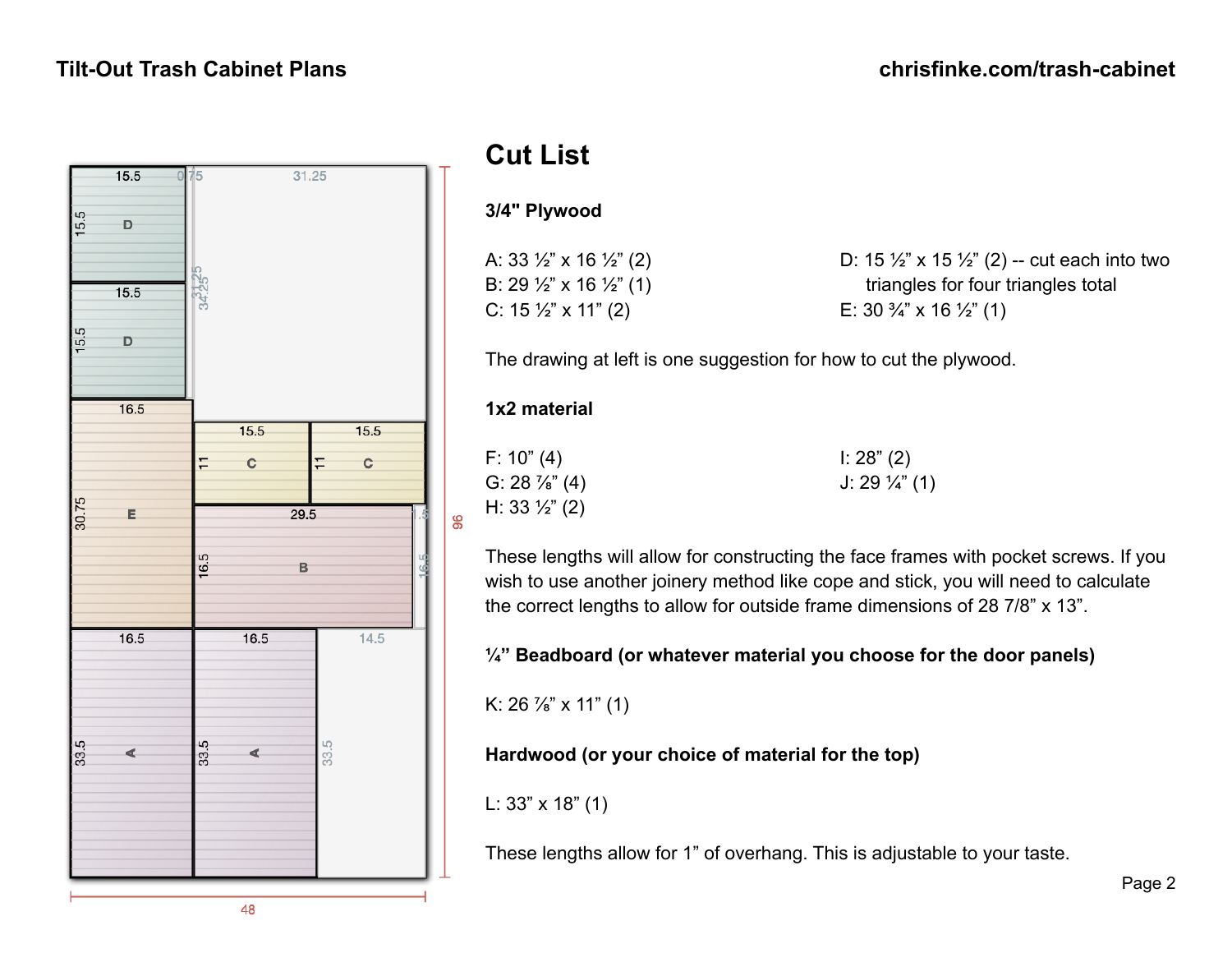### **Hardware**

Hinges (4) (I believe I used 2-1/2 in. Utility Hinges from Home Depot) Cabinet door handles (2) Z-clips (a.k.a. tabletop clips) Various screws

# **Instructions**

**Step 0:** Read through and understand these instructions completely before beginning. Depending on your finishing method (paint, stain, etc.), it may make sense to pause between steps and finish components of the cabinet individually. Depending on your joinery method, you may also want to pre-drill holes or otherwise prepare parts before continuing to the next step.

**Step 1:** Fasten the sides "A" and "A" to the base "B" with pocket screws underneath "B" into each side "A", leaving 2" from the bottom of "B" to the bottom of "A".

**Step 2:** Fasten the central divider "E" exactly in the middle of "B" using screws through "B" into "E".

Page 3



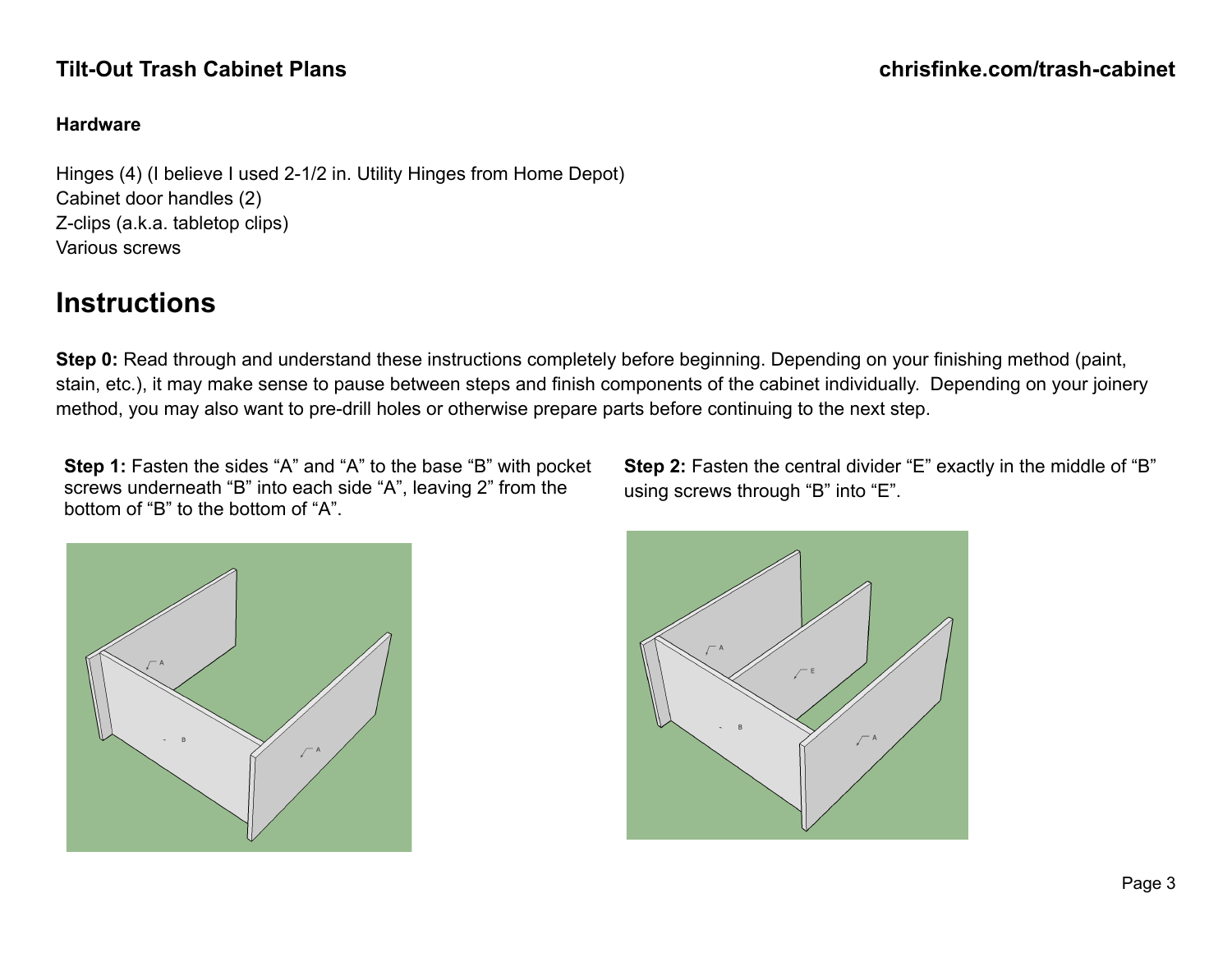**Step 3:** Using pocket screws (or your preferred method of joinery), construct the cabinet face frame like so, leaving 1  $\frac{1}{4}$ " from the bottom of the lower "I" piece to the end of the "H" pieces.



**Step 4:** Fasten the face frame to the cabinet using pocket screws (or nails and glue, or your preferred method):

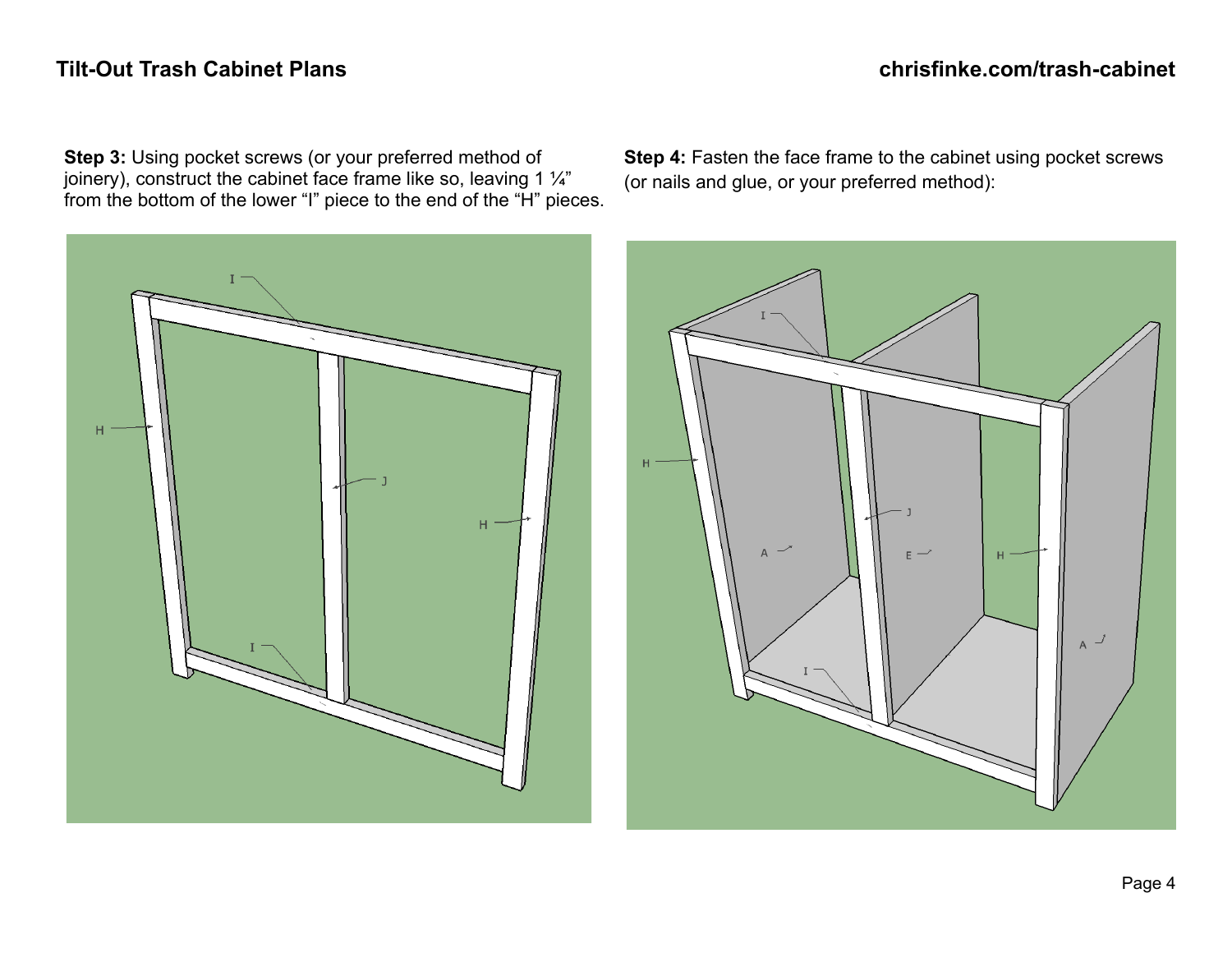

**Step 5:** Construct the two cabinet doors.

In order to inset the panel "K" into the frame, you have a couple of options:

You can rout a groove on the inside edges of the "F" and "G" pieces (stopping before you hit the end of "G" so the groove doesn't show) and fit the panel inside before attaching "F" to "G" (with pocket screws, or your preferred method).

Or, you can connect the "F" pieces to the "G" pieces first, and then cut a rabbet in the back in order to attach the panel that way.

Or you could just forgo this entire style and make the door out of a single piece of 28 7/8" x 13" plywood.

**Step 6:** Construct the garbage can bases by fastening two "D" pieces to the long sides of a "C" piece, either using pocket screws underneath or wood screws through "D" into "C". Repeat.

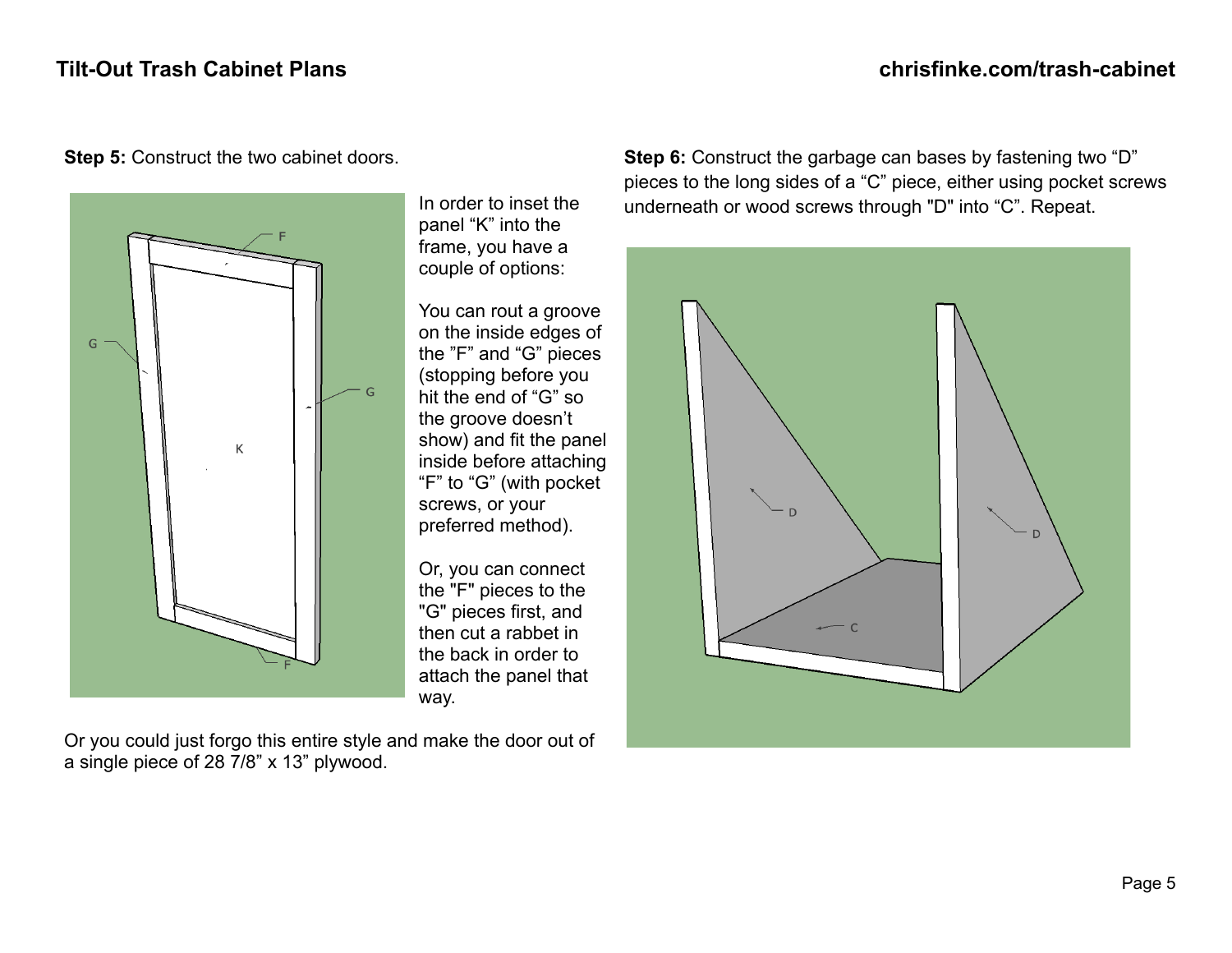**Step 7:** Connect each of the bases with the triangular sides to a door, centering the door on the base horizontally and ensuring that the bottom of the base is flush with the bottom of the door. You may use pocket screws through the "D" pieces into the "G" pieces of the frame, or glue between the faces of G/D and C/F would probably suffice. Repeat.



**Step 8:** Attach a handle of your choice to the front of the top "F" piece on each cabinet door.

**Step 9:** Screw hinges to the bottom "F" piece of each cabinet door, and then screw those hinges to the bottom "I" piece of the cabinet face frame, ensuring that the door is centered in the opening.

The door size allows for  $\frac{1}{4}$ " of space underneath the door and  $\frac{1}{8}$ " of space around the other sides. If your hinges are too thick, you may need to mortice the door frame a bit to make it fit.

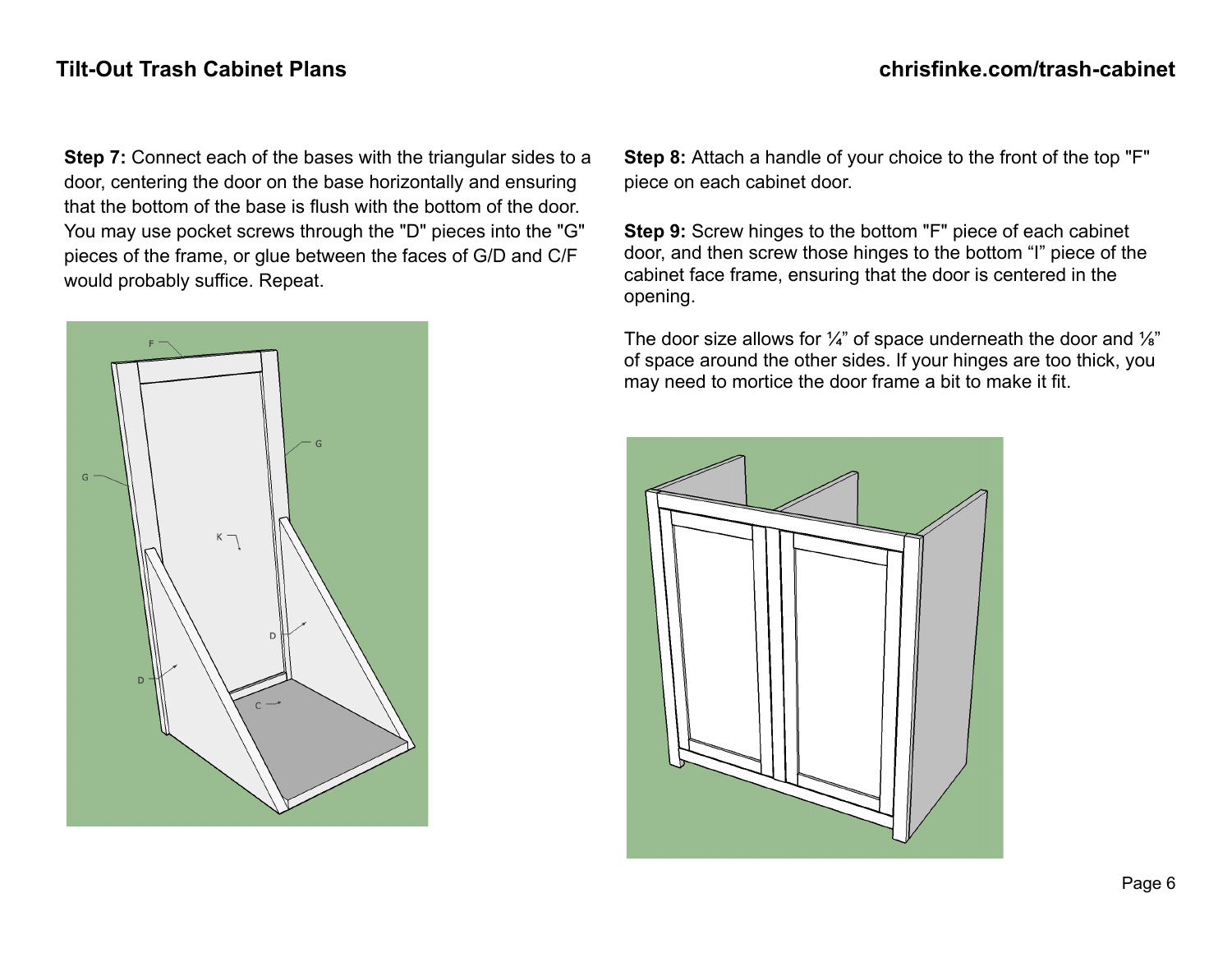**Step 10:** Shut each door, and then shim up the back of the "C" piece for each door's base until the front of the door is flush with the front of the cabinet. Attach this shim however you like.

**Step 11:** Attach a stop on each side of the inner cabinet wall "E" that will prevent the door from falling all of the way open. I used a piece of scrap wood positioned so that the door could open about 40º from vertical, but the specific implementation details are up to you.